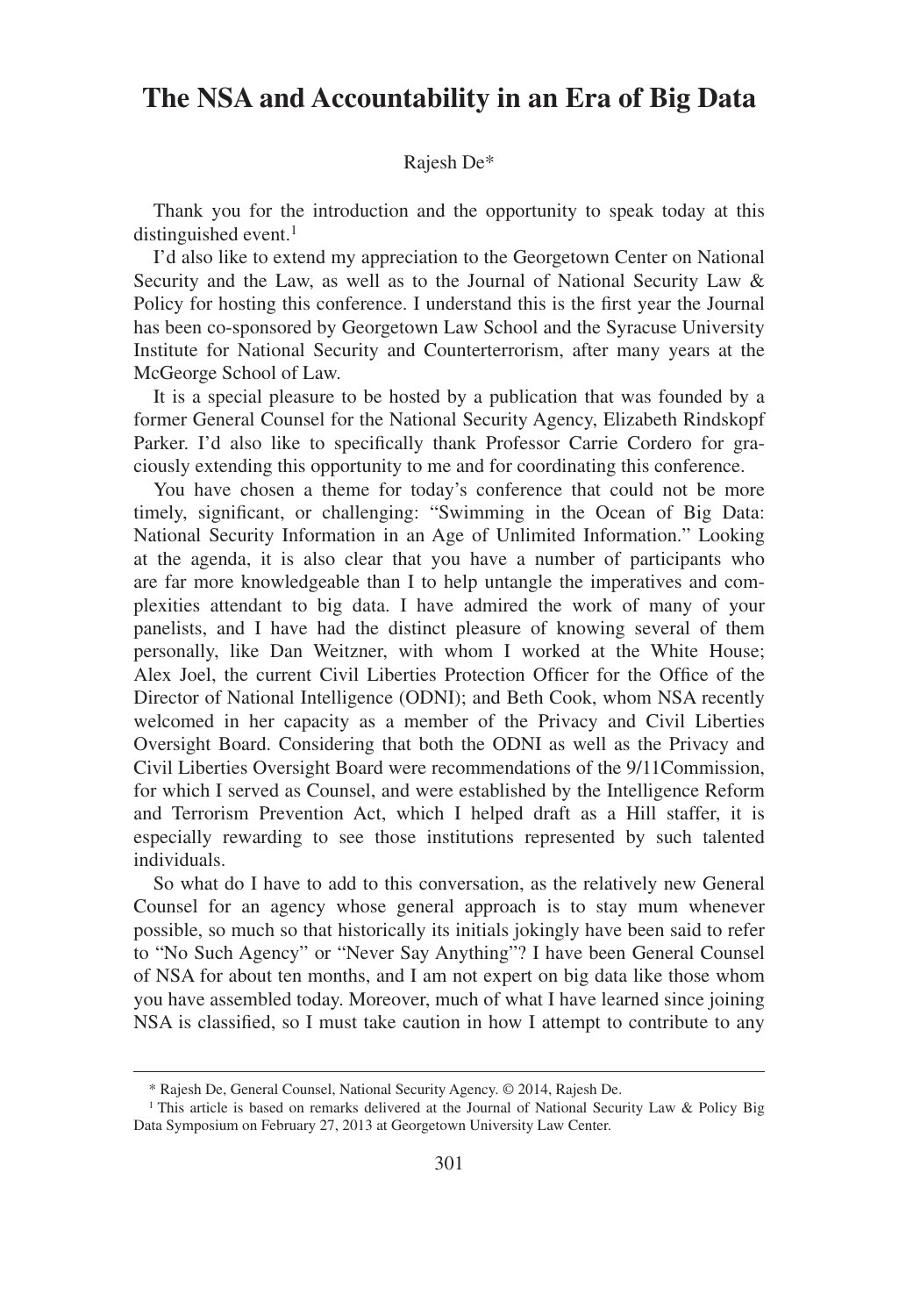such discussion. Nevertheless, I believe strongly that it is important for agencies like NSA to try to be a part of the public discourse to the greatest extent possible, as ultimately its public legitimacy is strengthened by such attempts. I believe what NSA does is important for the nation; it is my role to ensure that its activities reflect its commitment to the rule of law; and I would like to help bridge a gap that has already become readily apparent in only ten months on the job: the gap between public discourse about NSA and the reality of the legal rules, oversight, and accountability that I see at work every day.

There are three pervasive false myths about NSA that I believe are belied by this reality, which I would like to address:

False Myth #1: NSA is a vacuum that indiscriminately sweeps up and stores global communications.

False Myth #2: NSA is spying on Americans at home and abroad with questionable or no legal basis.

False Myth #3: NSA operates in the shadows free from external scrutiny or any true accountability.

My concern is that these false myths may not just color public perception of NSA, but impede thoughtful discourse about the unique challenges and opportunities posed by big data in the context of national security. Before turning to these false myths, however, allow me to give you a brief overview of NSA's mission and the complex, dynamic, and evolving environment in which it operates.

\*\*\*

I joined NSA as General Counsel less than a year ago, in the spring of 2012. About the time that marked my six-month anniversary at the Agency, the Agency celebrated a far more significant milestone – its 60th anniversary. NSA was established by directive of President Truman in 1952, with the aim of streamlining and consolidating the government's cryptologic assets in the aftermath of the military expansion of the Second World War, in the midst of a new conflict spurred by a surprise invasion on the Korean peninsula, and at the dawn of a decades-long Cold War under the pervasive threat of nuclear conflict. Cryptology is the business of making and breaking codes. Today, NSA employs more than 30,000 men and women located at Fort Meade, Maryland and around the world. NSA is the largest employer of mathematicians in the country; it has analysts and linguists skilled in more than 120 languages; and about half of its workforce consists of military men and women.

NSA has two primary responsibilities: signals intelligence and information assurance. The legal framework for these responsibilities includes the U.S. Constitution, Congressionally-enacted statutes, and Executive branch directives, regulations, and other guidance. NSA's signals intelligence activities are largely conducted under Executive Order 12333 ("United States Intelligence Activities") and the Foreign Intelligence Surveillance Act of 1978 ("FISA"), both of which have been amended over the years. NSA's information assurance mission is largely conducted under National Security Directive 42 ("National Policy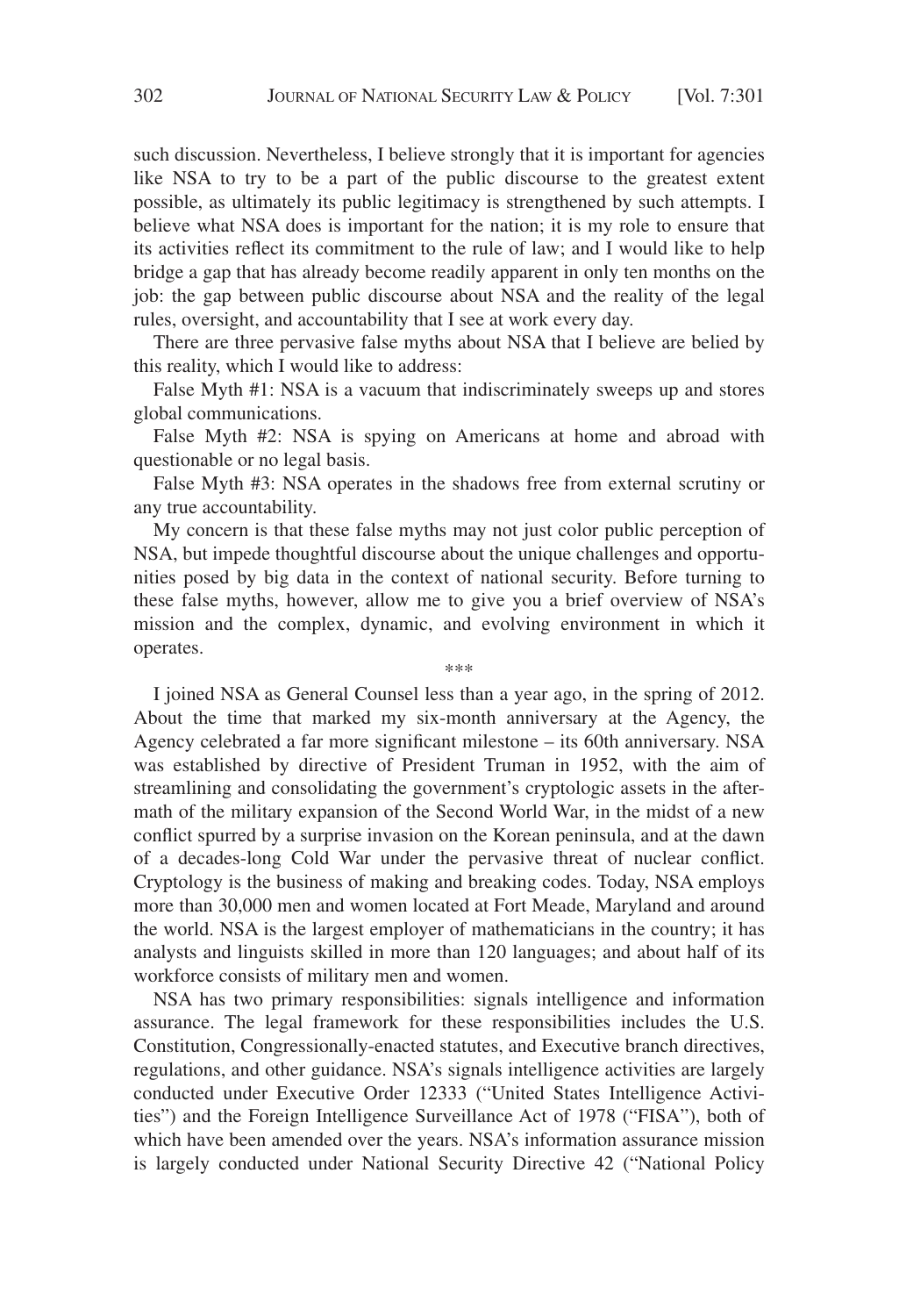for the Security of National Security Telecommunications and Information Systems") and Executive Order 13587 ("Structural Reforms to Improve the Security of Classified Networks and the Responsible Sharing and Safeguarding of Classified Information").

The signals intelligence responsibility is the part of the mission that most people think of with respect to NSA – i.e., collecting, analyzing, and disseminating signals intelligence for foreign intelligence and counterintelligence purposes. Signals intelligence can be derived from signals transmitting voice and internet-based communications, or signals like the electromagnetic emissions from foreign radar and weapons systems. The information assurance responsibility is to protect our communications on national security systems, namely the systems that handle classified information or are otherwise critical to military or intelligence activities. This is accomplished through activities like standard setting, communications security monitoring, and vulnerability testing.

NSA carries out these responsibilities as a member of both the Department of Defense and the Intelligence Community. This duality reflects the fact that NSA is both an agency with combat support functions and a national intelligence agency. In other words, NSA supports military operations under the direction of the Secretary of Defense and produces intelligence reporting in response to national requirements coordinated by the Director of National Intelligence.

NSA performs its mission in an ever more rapidly evolving operational environment, one characterized by persistent change in both the nature of our adversaries and their communications. Foreign threats are no longer limited to traditional nation state actors, or even widely-recognized terrorist groups like al Qaeda and its affiliates. Moreover, adversaries today communicate through means more operationally simple yet technically sophisticated than ever before.

As you know better than most, these changes are taking place against a backdrop of increasingly complex, dynamic, and voluminous communications data flows around the globe. Industry and academic estimates regularly chart the growth of such trends, often in metrics of such dizzying scale that they can become mind numbing: as of 2012, about 2.5 exabytes of data are created each day; more data crosses the internet every second today than was stored on the entire internet 20 years ago; global mobile traffic grew 70 percent in 2012, reaching 885 petabytes per month; and it is estimated that the number of mobile-connected devices will exceed the world's population in 2013. Scale, however, is merely one of the challenges for a signals intelligence agency like NSA-trends toward greater mobility and the increasing adoption of internetbased encryption pose additional challenges as well.

Perhaps the most alarming trend is that the digital communications infrastructure is increasingly also becoming the domain for foreign threat activity. In other words, it is no longer just a question of "collecting" or even "connecting" the dots in order to assess foreign threats amidst more and more digital noise, it is also a question of determining which of the so-called "dots" may constitute

\*\*\*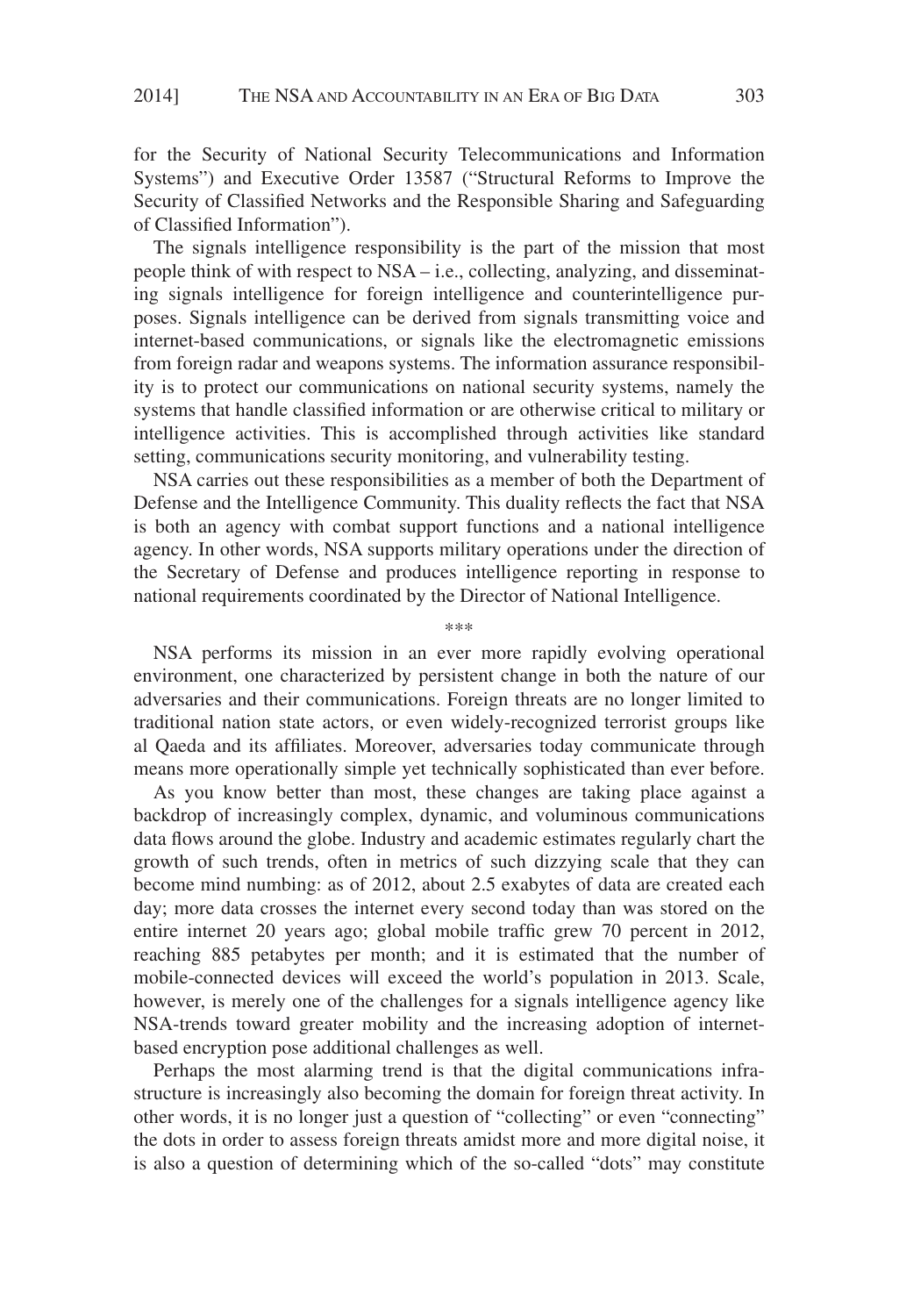the threat itself. As President Obama has recognized, "the cyber threat to our nation is one of the most serious economic and national security challenges we face."

Many of us read in the papers every day about cyber attacks on commercial entities. Hackers come in all shapes and sizes, from foreign government actors, to criminal syndicates, to lone individuals. But as former Secretary of Defense Leon Panetta warned a few months ago, "the greater danger facing us in cyberspace goes beyond crime and it goes beyond harassment. A cyber attack perpetrated by nation states or violent extremist groups could be as destructive as the terrorist attack on 9/11." And as the President warned in his recent State of the Union address, we know that our enemies are "seeking the ability to sabotage our power grid, our financial institutions, our air-traffic control systems."

We also have seen a disturbing trend in the evolution of the cyber threat around the world. As General Keith Alexander, the Director of NSA, describes it, the trend is one from "exploitation" to "disruption" to "destruction." In fundamental terms, the cyber threat has evolved far beyond simply stealing – the stealing of personal or proprietary information, for example-to include more disruptive activity, such as distributed denial of service attacks that may temporarily degrade websites; and more alarmingly, we now see an evolution toward truly destructive activity. Secretary Panetta, for example, recently discussed what he described as "probably the most destructive attack the private sector has seen to date" – a computer virus used to infect computers in the Saudi Arabian State Oil Company Aramco in mid-2012, which virtually destroyed 30,000 computers.

Within this context, big data presents opportunities and challenges for the government and the private sector. Improving our ability to gain insights from large and complex collections of data holds the promise of accelerating progress across a range of fields from health care to earth science to biomedical research. But perhaps nowhere are the challenges and opportunities of big data as stark as in the national security field, where the stakes are so high – both in terms of the threats we seek to defeat, and of the liberties we simultaneously seek to preserve. This reality is readily apparent in the evolving and dynamic cyber environment, and perhaps no more so than for an agency at the crossroads of the intelligence and the defense communities, like NSA.

\*\*\*

Of course, NSA must necessarily operate in a manner that protects its sources and methods from public view. If a person being investigated by the FBI learns that his home phone is subject to a wiretap, common sense tells us that he will not use that telephone any longer. The same is true for NSA. If our adversaries know what NSA is doing and how it is doing it – or even what NSA is not doing and why it is not doing it – they could well find ways to evade surveillance, to obscure themselves and their activities, or to manipulate anticipated action or inaction by the U.S. government. In sum, they could more readily use the ocean of big data to their advantage.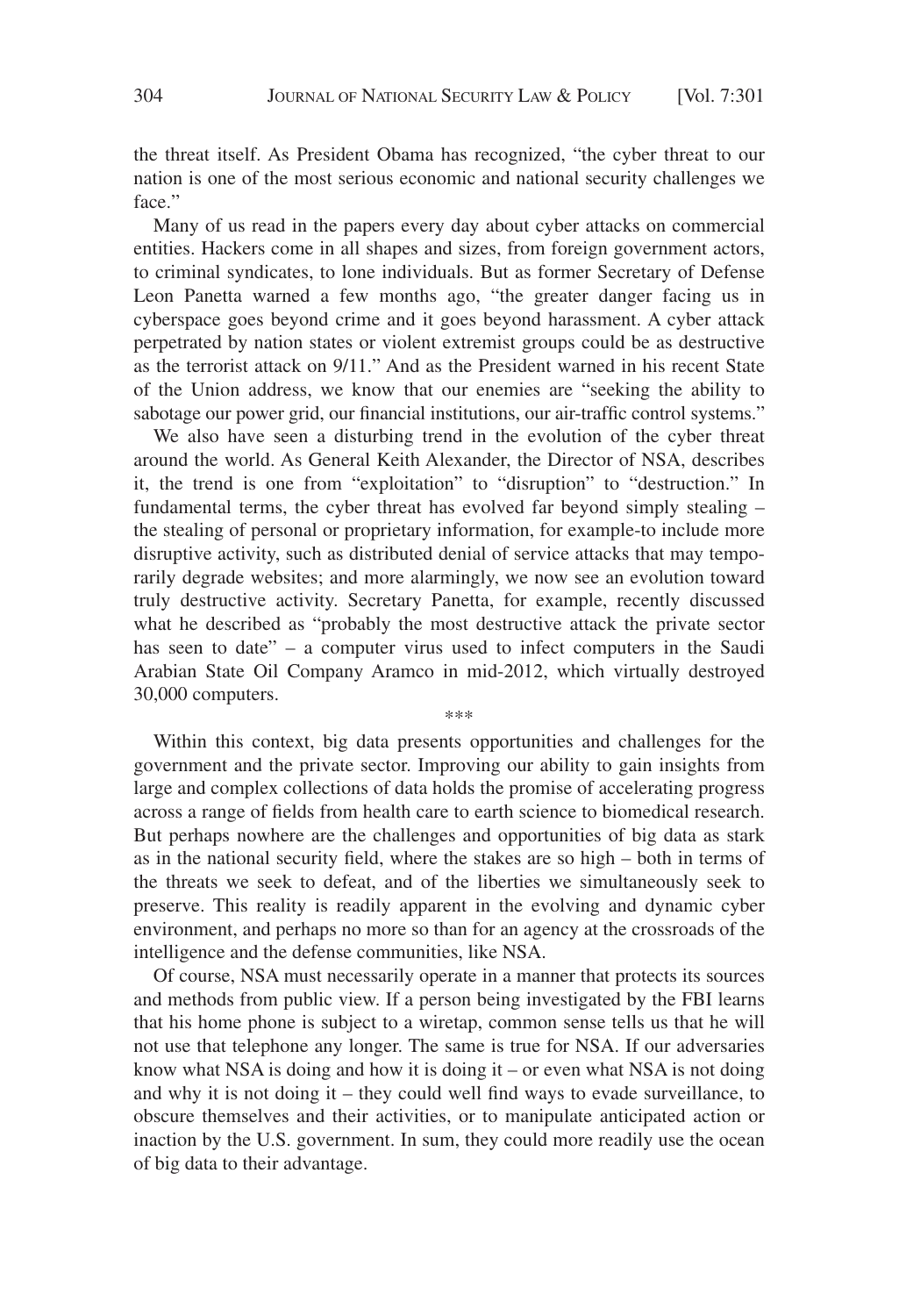Given the inherent limitations on discussing the details of what NSA does, I thought it might be useful to at least try to dispel certain misconceptions about NSA – particularly certain misconceptions that are relevant to the topic of big data. As one thinks about big data in any context, many of the same questions arise – many of the same questions we think about in one way or another every day at NSA: What are the characteristics of any data to be collected? How will it be acquired? For what purpose? Should data be treated differently when aggregated, or combined with other data sets? What can be done with data? Who has access to it? How and when will it be disposed? What means are there to enforce accountability with respect to the data? I hope to shed some light on how NSA considers these questions in the context of discussing three false myths that I have encountered even during my short time at the Agency.

False Myth #1: NSA is a vacuum that indiscriminately sweeps up and stores global communications.

This false myth reflects the misguided idea that NSA can and does pick up any communication, any place in the world, at any time. Put differently, this false myth presumes that NSA's discretion is the only meaningful limitation on the scope and scale of its global operations. This myth, however, ignores the reality of the legal, policy, and mission landscape within which NSA operates.

First, all intelligence activities of NSA must be properly authorized pursuant to the law and must be conducted in accordance with the law. Though this statement may sound simple, it is quite powerful. NSA only operates under positive authority – if the law does not affirmatively authorize NSA to take an action, the Agency cannot do it. Moreover, NSA must conduct authorized activities in accordance with applicable legal constraints – including those embodied in the Constitution, federal statutes, Executive Orders and other Presidential directives, as well as relevant regulations and guidance – that may limit NSA's exercise of its authorities. How NSA conducts its activities is just as important as whether it may do so, and NSA must be able to affirmatively point to the source of its authority for any activity.

As noted earlier, NSA is a foreign intelligence agency. Executive Order 12333 defines foreign intelligence as "information relating to the capabilities, intentions, or activities of foreign governments or elements thereof, foreign organizations, foreign persons, or international terrorists." This language largely mirrors that which Congress adopted in the National Security Act of 1947. FISA contains a more intricate definition of foreign intelligence information for the specific purposes of that statutory scheme, but all support the same overall conclusion – NSA's mission is neither open-ended, nor is it discretionary. NSA may only collect signals intelligence for a foreign purpose.

Second, NSA does not independently set its foreign intelligence collection requirements. NSA's collection is driven by the requirements of U.S. policymakers and warfighters, as established through the Executive Branch and funded by Congress. For example, NSA's collection priorities are approved by the President every six months as part of the National Intelligence Priorities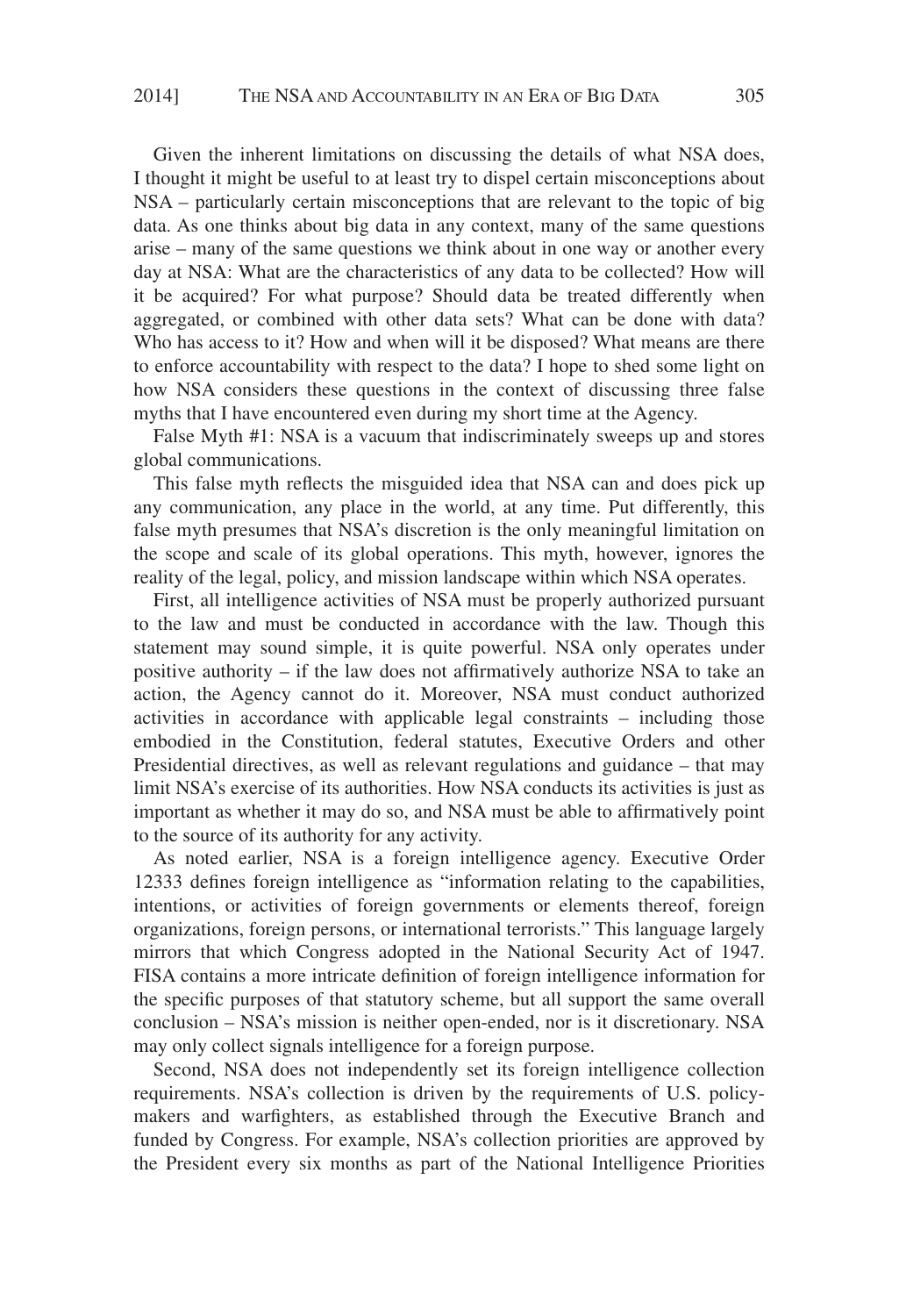Framework. In accordance with those priorities, U.S. policymakers, agencies, and the military submit their specific intelligence requirements to NSA through a formal National SIGINT Requirements Process. This process is an important policy means by which the ocean of big data is further refined for NSA's collection efforts.

Finally, from a mission perspective it would be ineffective and inefficient – indeed, it would be counterproductive – to simply collect and store as much information as possible, even absent any legal or policy constraints. This simple reality has never been more evident than in the era of big data. Every day at NSA, conversations take place about whether, even within the bounds of these legal and policy constraints, it makes sense to collect, use, or retain certain information. Simply put, it would be neither feasible nor desirable to just drain the ocean of big data into a government pool of big data.

False Myth: #2: NSA is spying on Americans at home and abroad with questionable or no legal basis.

This false myth reflects both deep philosophical distrust of the secretive NSA by some, and the reality that signals intelligence activities, unlike some other intelligence activities, inevitably implicate the privacy rights of U.S. persons. It also reflects more recent controversy over so-called "warrantless wiretapping" under the President's Terrorist Surveillance Program (TSP). Without getting into details about the TSP (the authorization for which ended in 2007, but much of which is still classified and the subject of litigation) or FISA (an intricate statutory scheme), I would like to make a few general points about our current operations to help dispel this myth.

First, without an individualized determination of probable cause by a federal judge, NSA does not target the communications of any unconsenting U.S. person anywhere in the world when there is a reasonable expectation of privacy and a warrant would be required for law enforcement purposes in the United States (note that pursuant to statute and regulation, under certain emergency scenarios the Attorney General can make an initial finding of probable cause, but if within the purview of FISA, the Foreign Intelligence Surveillance Court must subsequently make that determination). One point worth highlighting in particular is that, amidst the controversy over the recent amendments made to FISA in 2008 and reauthorized in 2012, an important change was made: targeting a U.S. person abroad now requires a probable cause finding by a federal judge, whereas previously it could be approved by the Attorney General alone under Executive Order 12333.

Second, under even one of the more controversial provisions of the recent FISA amendments, Section 702, where no individualized probable cause finding is required, express limits were enacted:

• Section 702 may only be used to target non-U.S. persons reasonably believed to be located outside the United States.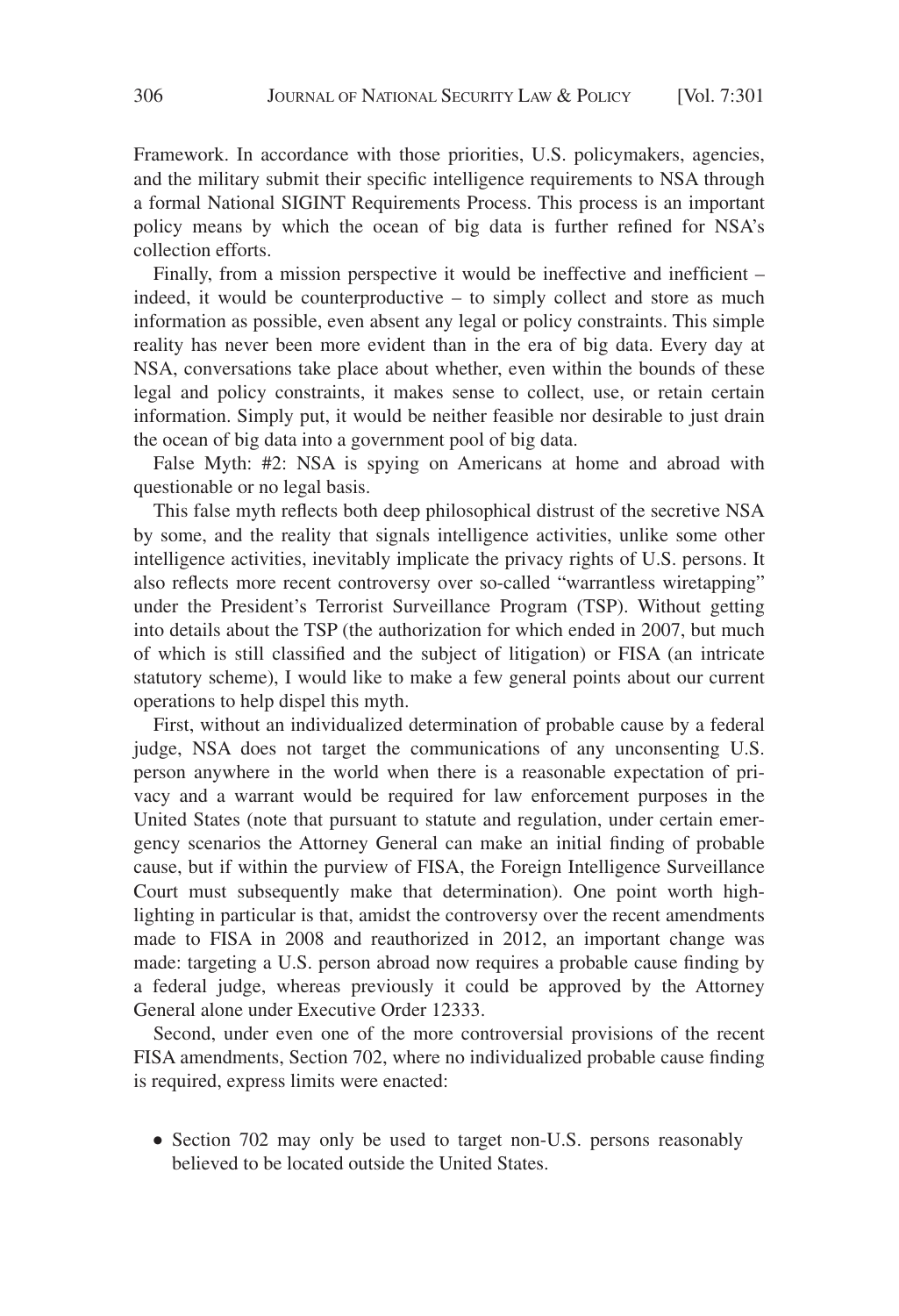- Section 702 may not be used to intentionally target any person in the United States or a U.S. person outside the United States.
- Section 702 may not be used to conduct "reverse targeting"  $-$  i.e., targeting of a person outside the United States if the purpose is to target a particular, known person inside the United States.
- Section 702 may not be used to intentionally acquire a "whollydomestic communication" – i.e., a communication where all communicants are inside the United States.
- Section 702 must be implemented in a manner consistent with the Fourth Amendment.

Third, to the extent that information to, from, or about U.S. persons is acquired incidentally as part of NSA's foreign intelligence mission, there are specifically-tailored and externally-approved rules in place to address the collection, handling, use, and destruction of such information consistent with the Fourth Amendment. These rules are called "minimization procedures." Although public dialogue has more commonly concerned the procedures required by statute (minimization procedures are required by FISA, which must be approved by the FISC), NSA has in fact long been required by Executive Order 12333 and Department of Defense regulation to handle U.S. person information in accordance with procedures approved by the Attorney General and consistent with the Fourth Amendment.

FISA defines minimization procedures generally as "specific procedures, which shall be adopted by the Attorney General, that are reasonably designed in light of the purpose and technique of the particular surveillance, to minimize the acquisition and retention, and prohibit the dissemination, of nonpublicly available information concerning unconsenting United States persons consistent with the need of the United States to obtain, produce, and disseminate foreign intelligence information." Not much has been disclosed about the details of these procedures to avoid providing a roadmap to spies, terrorists, and foreign governments looking to circumvent U.S. intelligence efforts, but I would like to make a few general points here.

- The underlying presumption for minimization procedures-that information to, from, or about U.S. persons inevitably will be acquired during the course of foreign intelligence activities – has been anticipated and accepted by all three branches of our government for decades. The legislative requirement for court-approved minimization procedures dates back to 1978, and the executive branch has required Attorney General approved procedures for the handling of U.S. person information since at least the signing of Executive Order 12333 in 1981.
- Minimization procedures are multi-faceted in that they are designed to address each stage of the intelligence process – from acquisition to use to dissemination to retention of information. Such procedures should be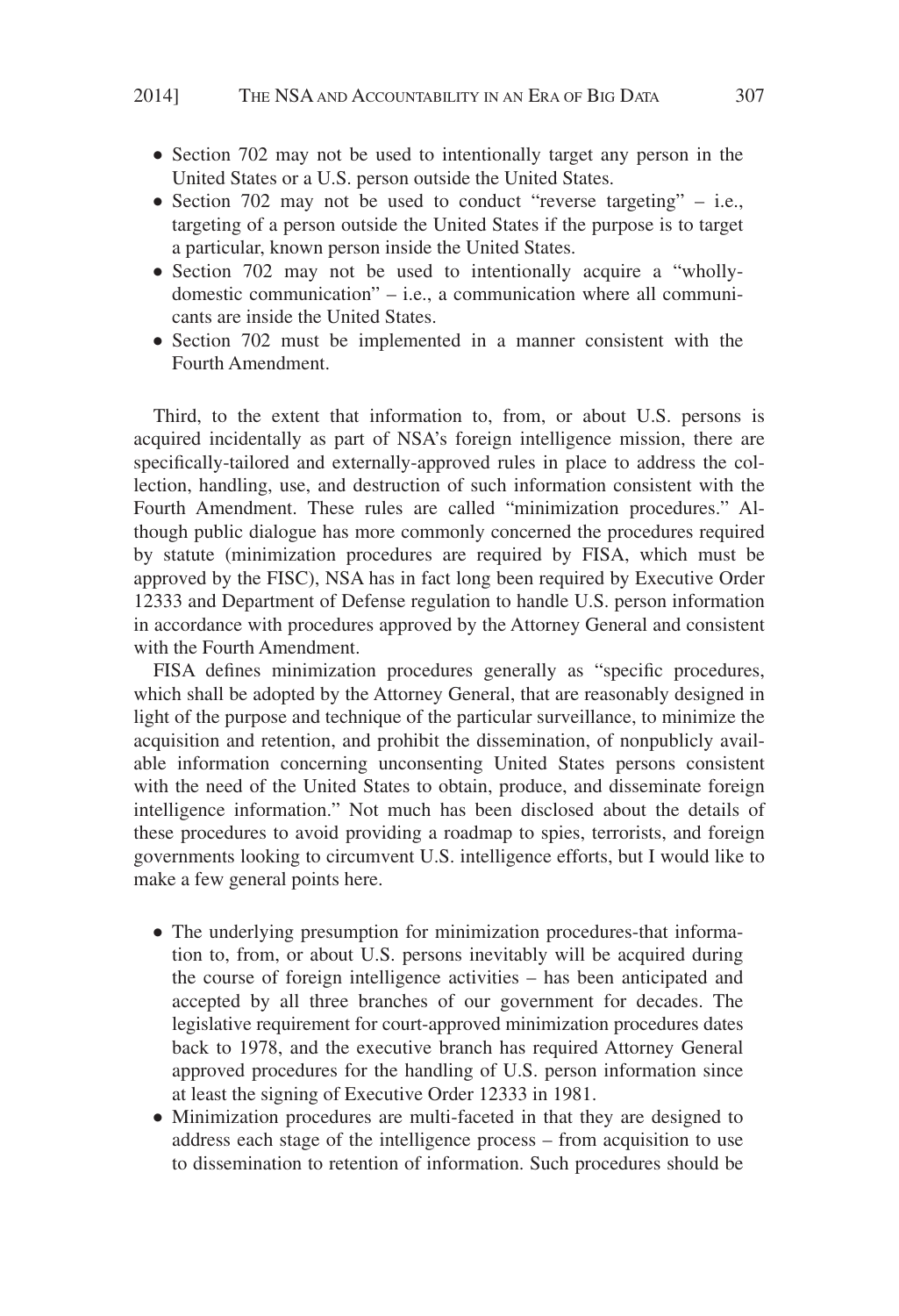considered holistically, with interrelated constraints that span across the entire intelligence process. These constraints may be procedural, technological, or substantive limits on how information may be acquired, how it may be handled, who may see it, or when it must be destroyed. Significantly, FISA provides that the dissemination of information about U.S. persons is expressly prohibited unless it is necessary to understand foreign intelligence or assess its importance; is evidence of a crime; or indicates a threat of death or serious bodily harm.

• Minimization procedures are specifically tailored-in other words, there is no one-size fits all set of procedures for all data for all time. As FISA states, these procedures must be "reasonably designed in light of the purpose and technique of the particular surveillance." Relevant to such analysis would be considerations about the intrusiveness of the surveillance techniques involved; the nature of the data acquired; the reason for the acquisition; and the likelihood of any incidental U.S. person information.

These procedures are one means by which the acquisition, retention, and dissemination of U.S. person information can be appropriately protected even in the era of big data.

False Myth #3: NSA operates in the shadows free from external scrutiny or any true accountability.

This false myth is obviously a product of the necessarily secretive nature of NSA's day-to-day operations. There is no doubt that in a democracy like ours, an important form of accountability is public transparency. However, it is absolutely essential not to assume that the legitimacy afforded by public transparency is the only way to achieve accountability, which may – in fact, must, with respect to NSA – primarily be achieved through alternate means. There is no perfect substitute for public transparency in a democracy; but when there is also no way to provide information to those whom you seek to protect without also providing it to those from whom you seek to protect them, we must largely rely on such alternate means of accountability.

It is evident to me that I am the General Counsel for one of the most highly regulated entities in the world. It is a reality that most audiences cannot appreciate given the classified nature of intelligence work. Given NSA's unique mission, however, it makes perfect sense. NSA is part of the Department of Defense as well as the Intelligence Community. This means that NSA is subject to the relevant rules and regulations for DOD as well as to those applicable to other members of the IC. More broadly, NSA is subject to a spectrum of detailed scrutiny from across all three branches of government as a matter of law, policy, and practice. First, within the executive branch alone, NSA is responsible to multiple stakeholders, including: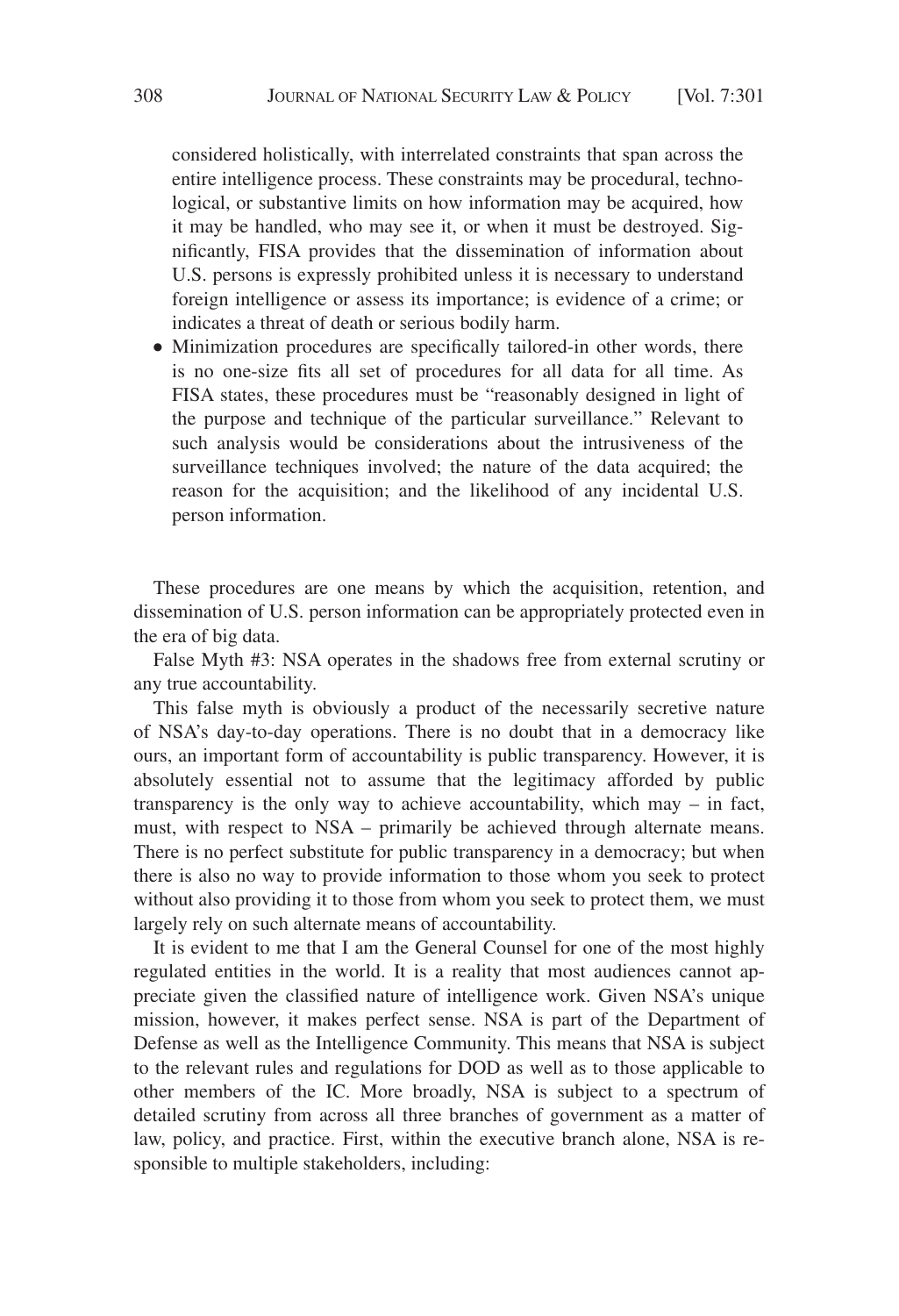- internal oversight officials, including an Inspector General to whom Congress recently provided independent statutory authority under the 2010 Intelligence Authorization Act;
- the Department of Defense, which pursuant to presidential directive and statute exercises supervisory authority over NSA, to include officials such as the Assistant to the Secretary for Intelligence Oversight, the Under Secretary of Defense for Intelligence, the General Counsel, and the DOD Inspector General;
- the Office of the Director of National Intelligence, which pursuant to presidential directive and statute is responsible for coordination of the Intelligence Community, and has an oversight role with respect to certain FISA activities, to include its own General Counsel, Inspector General, and Civil Liberties Protection Officer;
- the Department of Justice, which by statute also has an oversight role with respect to certain FISA activities, and to which NSA like other intelligence agencies is obligated by statute and Executive Order 12333 to report violations of federal law;
- the White House, to include the National Security Council, the President's Intelligence Advisory Board, and the Intelligence Oversight Board, to whom NSA like other intelligence agencies is required to report "any intelligence activities... that they have reason to believe may be unlawful or contrary to executive order or presidential directive"; and
- independent entities such as the Privacy and Civil Liberties Oversight Board.

Second, apart from the multiple layers of accountability within the executive branch, NSA is by law accountable to the legislative branch. As a member of the Intelligence Community, NSA is required by law to keep the intelligence oversight committees of the Senate and House of Representatives "fully and currently informed" with respect to the Agency's activities. Given the unique role of NSA and the range of its activities, however, oversight is exercised as well by a host of additional committees as diverse as the armed services, judiciary, and homeland security committees of both chambers of Congress. NSA, for example, is required by statute to provide both the intelligence and judiciary committees a copy of any decision, order, or opinion of the FISC that includes "significant construction or interpretation" of any provision of FISA. NSA also keeps Congress apprised of its activities routinely via testimony at open and closed hearings; formal notifications; other written submissions; informal briefings, visits; and other means. In other words, we interact with our Congressional overseers virtually every day.

Third, NSA is directly accountable to the Foreign Intelligence Surveillance Court for those activities conducted pursuant to FISA. The Court is comprised of eleven federal district judges appointed by the Chief Justice of the U.S. Supreme Court. The FISC not only authorizes certain activities pursuant to